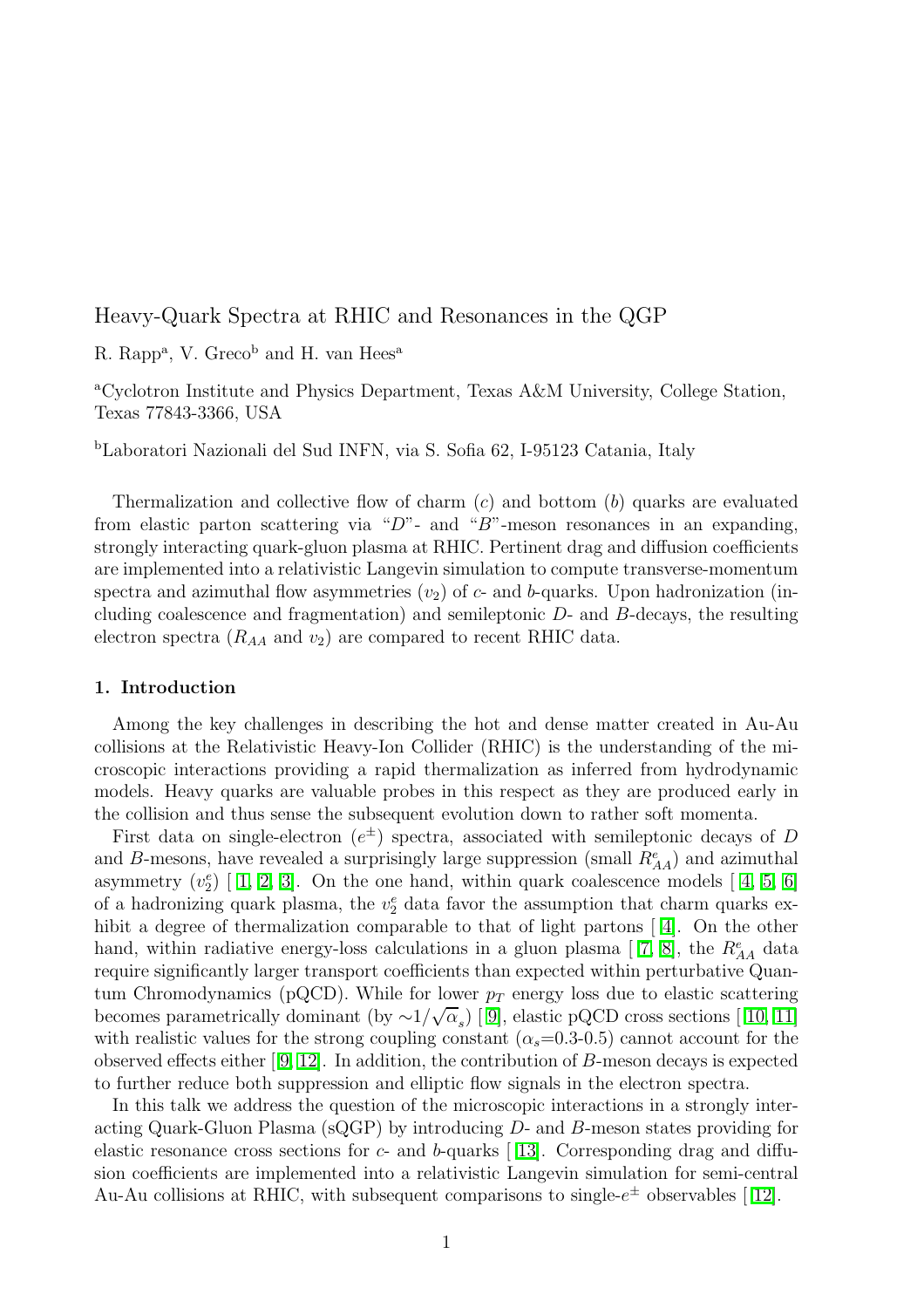

<span id="page-1-0"></span>Figure 1. Our fit of initial  $c$ - and  $b$ -quark spectra using experimental spectra for  $D$ - and  $D^*$ -mesons[ [14,](#page-3-13) [15\]](#page-3-14) (left panel) and single- $e^{\pm}$  [ [16,](#page-3-15) 15] (right panel).

## 2. Heavy-Quark Scattering in the QGP

Lattice QCD computations of hadronic correlators suggest the survival of mesonic resonance/bound states up to temperatures of  $\sim$ 2T<sub>c</sub> in both heavy- and light-quark sectors [ [17,](#page-3-16) [18\]](#page-3-17), cf. also Refs.[ [19,](#page-3-18) [20,](#page-3-19) [21\]](#page-3-20). Here, we simply assume the existence of the lowestlying, pseudoscalar  $D(B)$  meson as a resonance 0.5 GeV above the heavy-light quark threshold[ [13\]](#page-3-12). The pertinent effective Lagrangian with chiral and heavy-quark (HQ) symmetry then dictates the degeneracy of the  $J^P=0^-$  state with vector, scalar and axialvector partners. The 2 free model parameters are the resonance masses  $(m_{D(B)}=2(5)$  GeV, with  $m_{c(b)}=1.5(4.5)$  GeV) and widths (varied as  $\Gamma=0.4-0.75$  GeV). For strange quarks we only include pseudoscalar and vector states. The resonant  $Q-\bar{q}$  cross sections are supplemented with leading-order pQCD scattering off partons[ [22\]](#page-3-21) dominated by t-channel gluon exchange and regularized by a Debye mass  $m_g = gT$  with  $\alpha_s = g^2/(4\pi) = 0.4$ . When evaluating drag and diffusion coefficients in a Fokker-Planck approach[ [10\]](#page-3-9), the resonances reduceHQ thermalization times by a factor of  $\sim$ 3 below pQCD scattering [ [13\]](#page-3-12).

The heavy quarks are implemented into  $b=7$  fm Au-Au collisions at RHIC via relativistic Langevin simulations [ [9\]](#page-3-8) in an isentropically expanding isotropic QGP fireball. The expansion parameters are fixed to closely resemble the time evolution of radial and elliptic flow in hydrodynamic models[ [23\]](#page-3-22), with an appropriate hadron multiplicity at chemical freezeout. A formation time of  $1/3$  fm/c translates into an initial temperature of  $T_0$ =340 MeV, based on an ideal QGP equation of state with 2.5 flavors. The Langevin processis simulated in the Hänggi-Klimontovich realization  $[24]$ , i.e., in the local rest frame of the bulk matter with an update of HQ position and momentum given by

$$
\delta \vec{x} = \frac{\vec{p}}{E} \delta t, \quad \delta \vec{p} = -A(t, \vec{p} + \delta \vec{p}) \vec{p} \delta t + \delta \vec{W}(t, \vec{p} + \delta \vec{p}) \tag{1}
$$

(E: HQ energy);  $\delta \vec{W}$  is a random force distributed according to Gaussian noise,

$$
P(\delta \vec{W}) \propto \exp\left[-\hat{B}_{jk}\delta W^j \delta W^k / (4\delta t)\right] \tag{2}
$$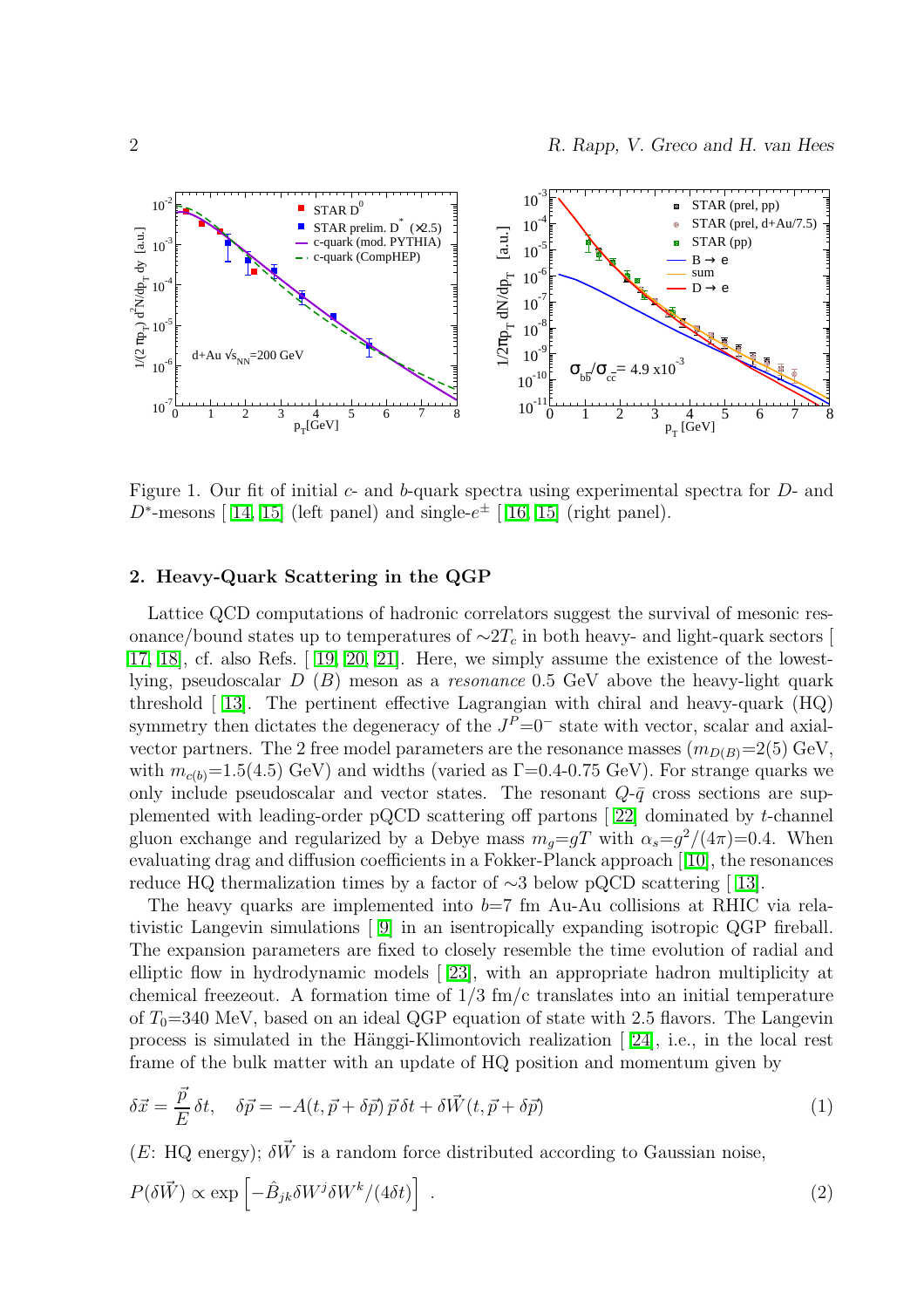

<span id="page-2-0"></span>Figure 2. Nuclear modification factor  $(R_{AA}$ , left panel) and elliptic flow  $(v_2,$  right panel) of semileptonic D- and B-meson decay electrons in  $b=7$  fm  $\sqrt{s_{NN}}=200$  GeV Au-Au collisions assuming different elastic heavy-quark interactions in the QGP with subsequent coalescence+fragmentation hadronization, compared to PHENIX and STAR data[ [1,](#page-3-0) [2,](#page-3-1) [3\]](#page-3-2).

The drag coefficient (inverse relaxation time), A, and the diffusion-coefficient matrix,

$$
B_{jk} = (\hat{B}^{-1})_{jk} = B_0(\delta^{jk} - \hat{p}^j \hat{p}^k) + B_1 \hat{p}^j \hat{p}^k,
$$
\n(3)

follow from the microscopic model sketched above[ [13\]](#page-3-12). The thermal equilibrium limit is enforced by setting the longitudinal diffusion coefficient to  $B_1=TEA$  [9]. HQ momenta are Lorentz-boosted to the laboratory frame according to the local bulk matter velocity.

To determine the initial HQ transverse-momentum  $(p_T)$  distributions and the relative magnitude of the  $c$ - and  $b$ -quark spectra, we use a modified PYTHIA  $c$ -quark spectrum and $\delta$ -function fragmentation to fit STAR D and D<sup>\*</sup> spectra in d-Au collisions [14, [15\]](#page-3-14) (left panel of Fig. [1\)](#page-1-0). The pertinent  $e^{\pm}$ -decay spectra saturate data from p-p and d-Au upto  $p_T^e \simeq 3.5 \text{ GeV}$  [16, [15\]](#page-3-14) (right panel of Fig. [1\)](#page-1-0). The missing yield at higher  $p_T$  is then attributed to B-meson decays, resulting in a cross section ratio of  $\sigma_{b\bar{b}}/\sigma_{c\bar{c}}=4.9\cdot 10^{-3}$ and implying a crossing of D- and B-decay electrons at  $p_T \simeq 5$  GeV.

#### 3. Hadronization and Single-Electron Spectra

To compare our results for the final HQ  $p_T$ -spectra and  $v_2$ , recorded at the end of the mixed phase, to measured  $e^{\pm}$  spectra in Au-Au collisions, we hadronize b- and c-quarks using the coalescence model of Ref.[ [4\]](#page-3-3) based on Ref.[ [25\]](#page-3-24) for the light-quark distributions. While this essentially exhausts the HQ yields at low  $p<sub>T</sub>$ , the decreasing light-quark phase-space density at higher  $p_T$  implies unpaired c- and b-quarks which we hadronize via δ-function fragmentation. The single- $e^{\pm}$  spectra follow from D- and B-meson 3-body decays, cf. Fig. [2.](#page-2-0) Compared to elastic pQCD rescattering alone, resonance effects manifest themselves as a substantial increase (decrease) in  $v_2^e$  ( $R_{AA}^e$ ), while coalescence further amplifies  $v_2^e$  but also increases  $R_{AA}^e$ . The bottom contributions reduce the effects starting from electron momenta of about ∼3 GeV. Overall, the main trends in the data are reasonably well reproduced.